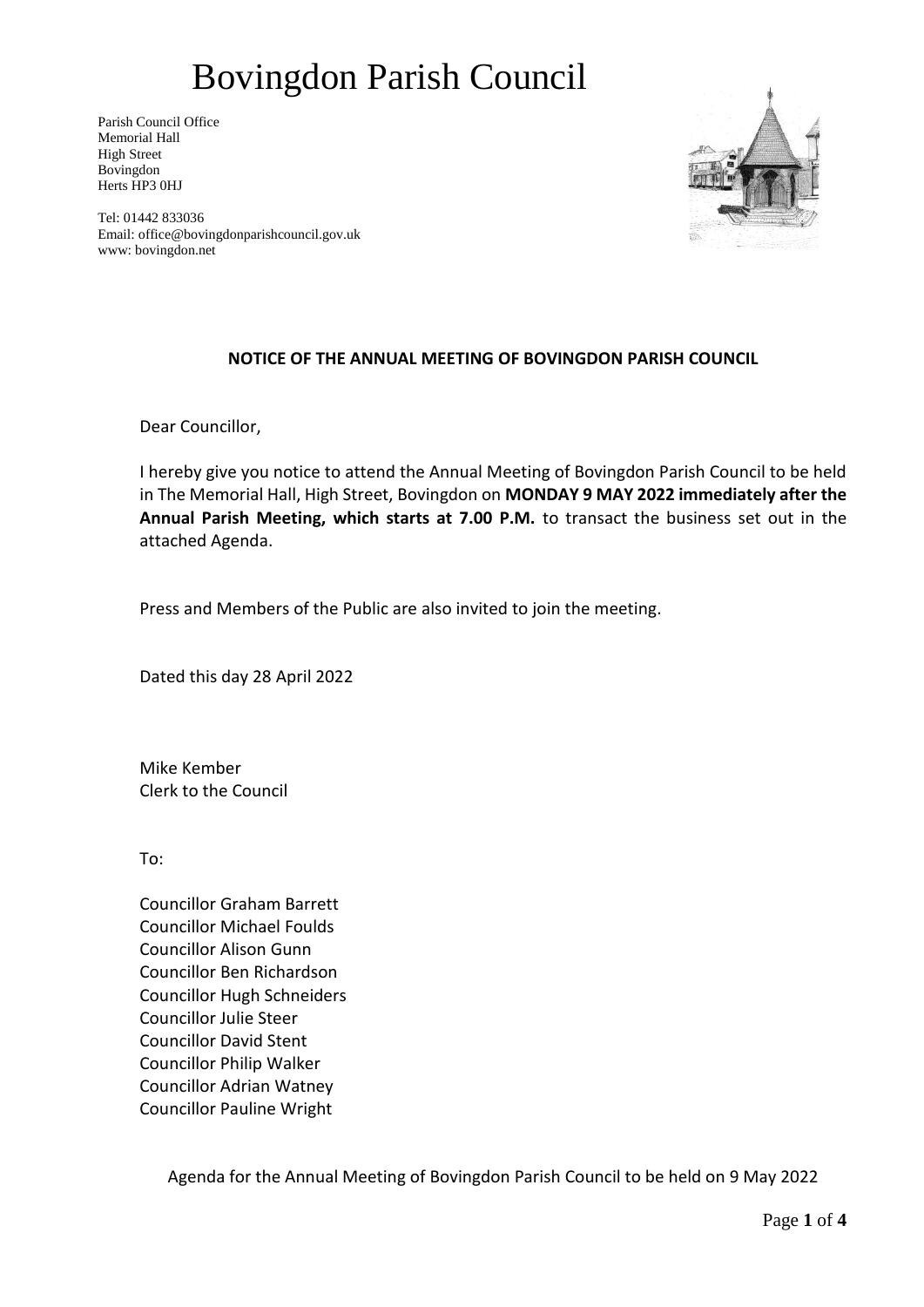Parish Council Office Memorial Hall High Street Bovingdon Herts HP3 0HJ



Tel: 01442 833036 Email: office@bovingdonparishcouncil.gov.uk www: bovingdon.net

## **ANNUAL MEETING OF BOVINGDON PARISH COUNCIL**

to be held in The Memorial Hall, High Street, Bovingdon on MONDAY 9 MAY 2022 **immediately after the Annual Parish Meeting, which starts at 7.00 p.m.**

### **AGENDA**

- **(1) To elect a Chair to hold office until the next Annual Meeting of the Council**
- **(2) To receive the Chair's Declaration of Acceptance of Office or, if not then received, to decide when it shall be received**
- **(3) To elect a Vice-Chair to hold office until the next Annual Meeting of the Council**
- **(4) Apologies for Absence –** Councillors Hugh Schneiders and Adrian Watney
- **(5) Specific Declarations of Interest**

Members can make any specific declarations of interest at this point.

Members may also make declarations at any time during the meeting.

**(6) To nominate / appoint representatives to serve on outside bodies to hold office until the next Annual Meeting of the Council:**

- (6.1) Bovingdon Primary Academy
- (6.2) Friends of 'The Mount'
- (6.3) Community Safety
- (6.4) Bovingdon Community Library
- (6.5) Chilterns Conservation Board
- **(7) To appoint Councillors' to serve on the following Committees until the next Annual Meeting of the Council:**
	- (7.1) **Finance & General Purposes Committee**
	- (7.2) **Memorial Hall Management Committee**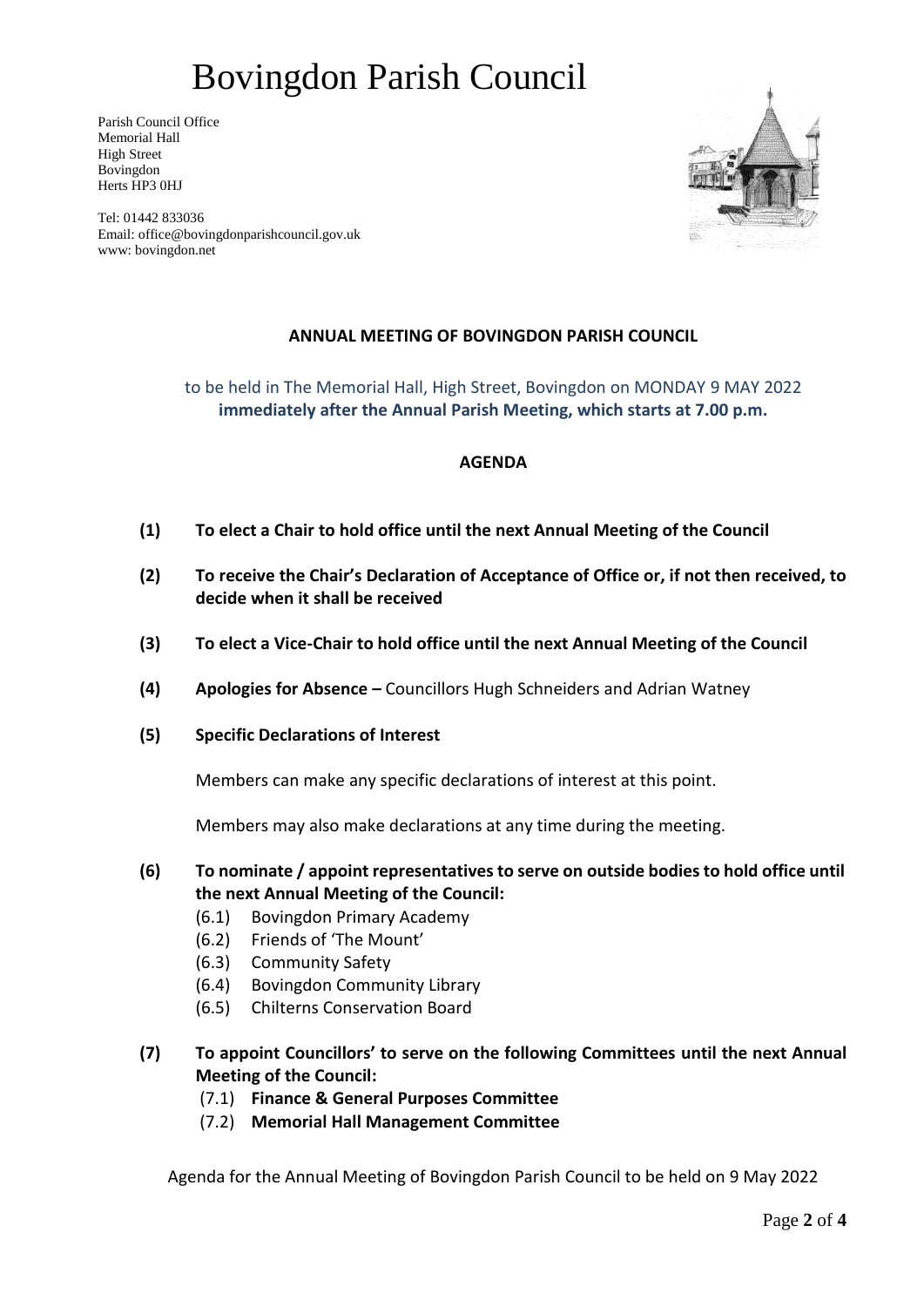Parish Council Office Memorial Hall High Street Bovingdon Herts HP3 0HJ



Tel: 01442 833036 Email: office@bovingdonparishcouncil.gov.uk www: bovingdon.net

- (7.3) **Outdoors Committee**
- (7.4) **Personnel Committee**
- (7.5) **Planning Committee**
- **(8) Public Question time**
- **(9) Signing of:** 
	- (9.1) Minutes: Bovingdon Parish Council Meeting, 7 March 2022

### **(10) Matters Arising from Minutes**: –

(10.1) Bovingdon Parish Council Meeting, 7 March 2022

- **(11) Crime Report**
- **(12) Neighbourhood Plan** update from Clare Norton, Chair, Steering Group

### **(13) To receive and adopt the following Committee reports:**

- (13.1) Planning Committee Meetings: (i) 21 February 2022 (ii) 7 March 2022 (iii) 28 March 2022
- **(14) Feedback from Chair of Committees:**
	- (14.1) Finance & General Purposes Committee
	- (14.2) Memorial Hall Management Committee
	- (14.3) Outdoors Committee
	- (14.4) Personnel Committee
	- (14.5) Planning Committee

### **(15) Bovingdon Improvement Plan (BIP) Working Group** Report back from Councillor Stent, Lead Councillor

### **(16) Report from the Council's Representative on outside groups / bodies:**